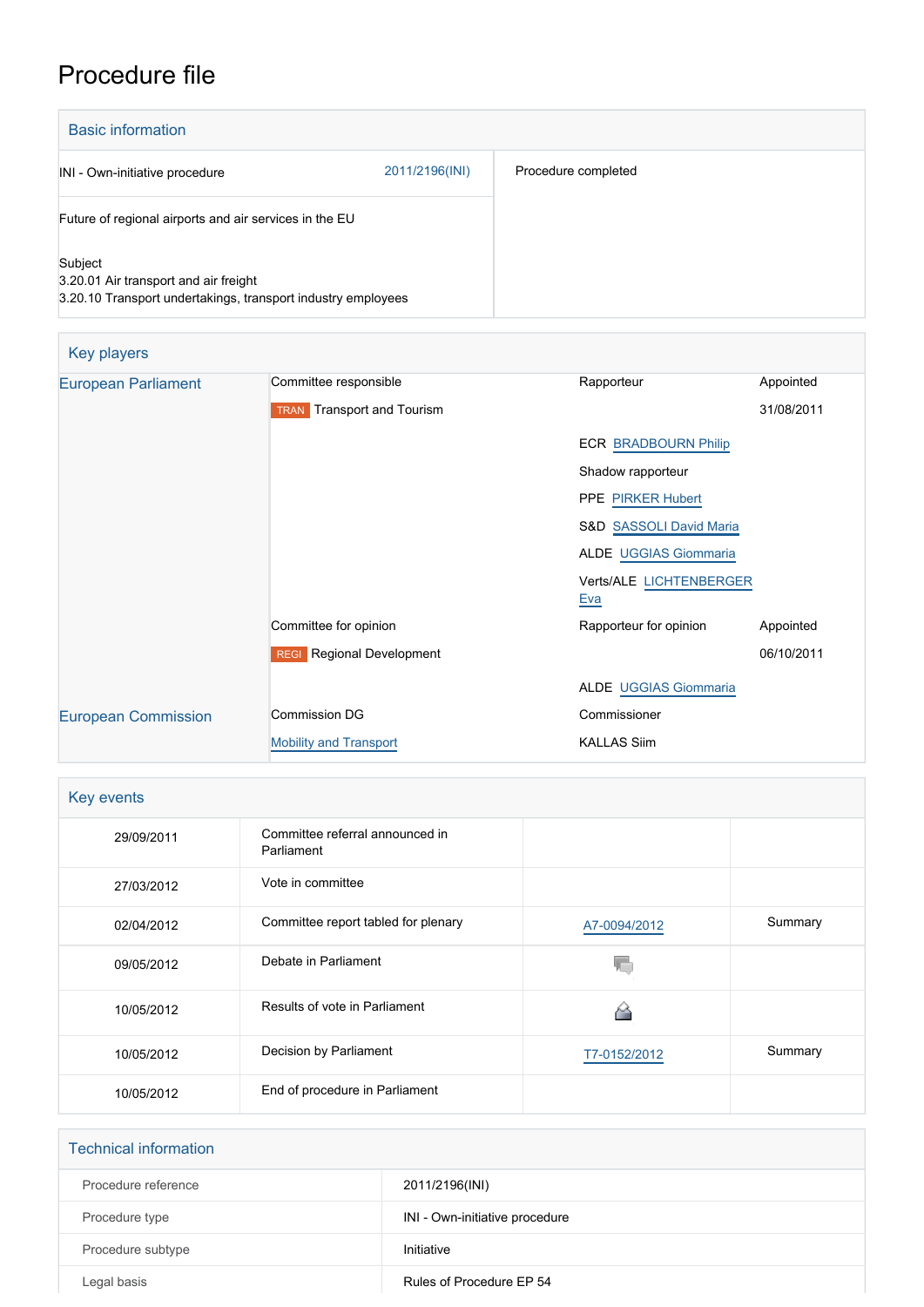| Other legal basis          | Rules of Procedure EP 159 |
|----------------------------|---------------------------|
| Stage reached in procedure | Procedure completed       |
| Committee dossier          | TRAN/7/06914              |

### Documentation gateway

| DUCUMU III UNUU YAIGWAY                                |             |               |            |     |         |
|--------------------------------------------------------|-------------|---------------|------------|-----|---------|
| Committee draft report                                 |             | PE478.395     | 19/12/2011 | EP  |         |
| Committee opinion                                      | <b>REGI</b> | PE478.364     | 06/02/2012 | EP  |         |
| Amendments tabled in committee                         |             | PE480.772     | 07/02/2012 | EP  |         |
| Committee report tabled for plenary, single<br>reading |             | A7-0094/2012  | 02/04/2012 | EP  | Summary |
| Text adopted by Parliament, single reading             |             | T7-0152/2012  | 10/05/2012 | EP  | Summary |
| Commission response to text adopted in<br>plenary      |             | SP(2012)541/2 | 20/09/2012 | EC. |         |

# Future of regional airports and air services in the EU

The Committee on Transport and Tourism adopted the own-initiative report by Philip BRADBOURN (ECR, UK) on the future of regional airports and air services in the EU.

The report notes that regional aviation, like other modes of transport, is a key enabler in citizens mobility. It stresses that improved connectivity and efficient inter-modal mobility can contribute considerably to better access to the regions, to business, tourism and the development of related services, and to the spread of economic prosperity.

#### The committee makes the following recommendations:

Economics of regional air services: the report underlines the need for a public service obligation for air services of economic and public interest, especially those connecting remote regions, islands and the outermost regions, in order to ensure their full accessibility and territorial integration. Members believe that such services would not be economically viable without public money.

They believe that it is desirable to avoid a proliferation of regional airports, and note that the development of regional airports should be targeted in order to avoid the creation of unused or not efficiently used airport infrastructures which would result in an economic burden for the authorities responsible. They maintain, on the contrary, that existing links should be strengthened, especially in areas (islands, for example) suffering from geographical handicaps.

The Commission is asked to review Decision 2012/21/EU on the application of Article 106(2), by means of which the threshold for which an airport can receive state aid without having to notify the Commission was decreased to 200 000 passengers per year, bearing in mind the Community Guidelines (2005/C312/01) which state that an airport can become cost-efficient with a traffic of over 500 000 passengers per year.

The committee takes the view that national and regional authorities should properly support regional airports, on account of the latters environmental and economic impact. Regional airports should also be subject to local and regional consultation, and on the basis of cost-benefit analyses be considered eligible to apply for financing under EU funds, as well as other EU-funded financial engineering instruments within the new programming framework. The Commission is asked to:

- take into consideration the opportunities offered by regional airports as part of the European central transport network;
- take a balanced approach in future revisions of aviation guidelines in order to provide for a socially and economically viable development of regional air services,
- in supporting the development of regional airports and the construction of new regional airports (especially in countries whose national airports are situated in remote areas), to pay particular regard to the balanced territorial development of regions corresponding to levels I and II of the Nomenclature of Territorial Statistical Units (NUTS).

The report stresses that adequate development of regional airports contributes to parallel development of the tourist system, which is a vitally important area for many European regions. It calls on the Commission to take account of the specific nature and problems of these seasonal regional airports when adopting new legislation for the sector.

Regional airports are becoming more and more important for charter airlines as well as for low-cost carriers. Members expresses concern that certain practices of low-cost airlines, which often operate from regional airports, lead to poorer quality of service for passengers and a deterioration in working conditions.

They call on the Commission to guarantee the correct application of European and national legislation on airlines social conditions and terms of employment, so that staff employed at a regional airport do not become victims of social dumping and so that fair competition and a level playing field can be ensured in the aviation sector.

Members are also concerned by one-bag rule and other restrictions to the cabin baggage allowance imposed by certain airlines. They take the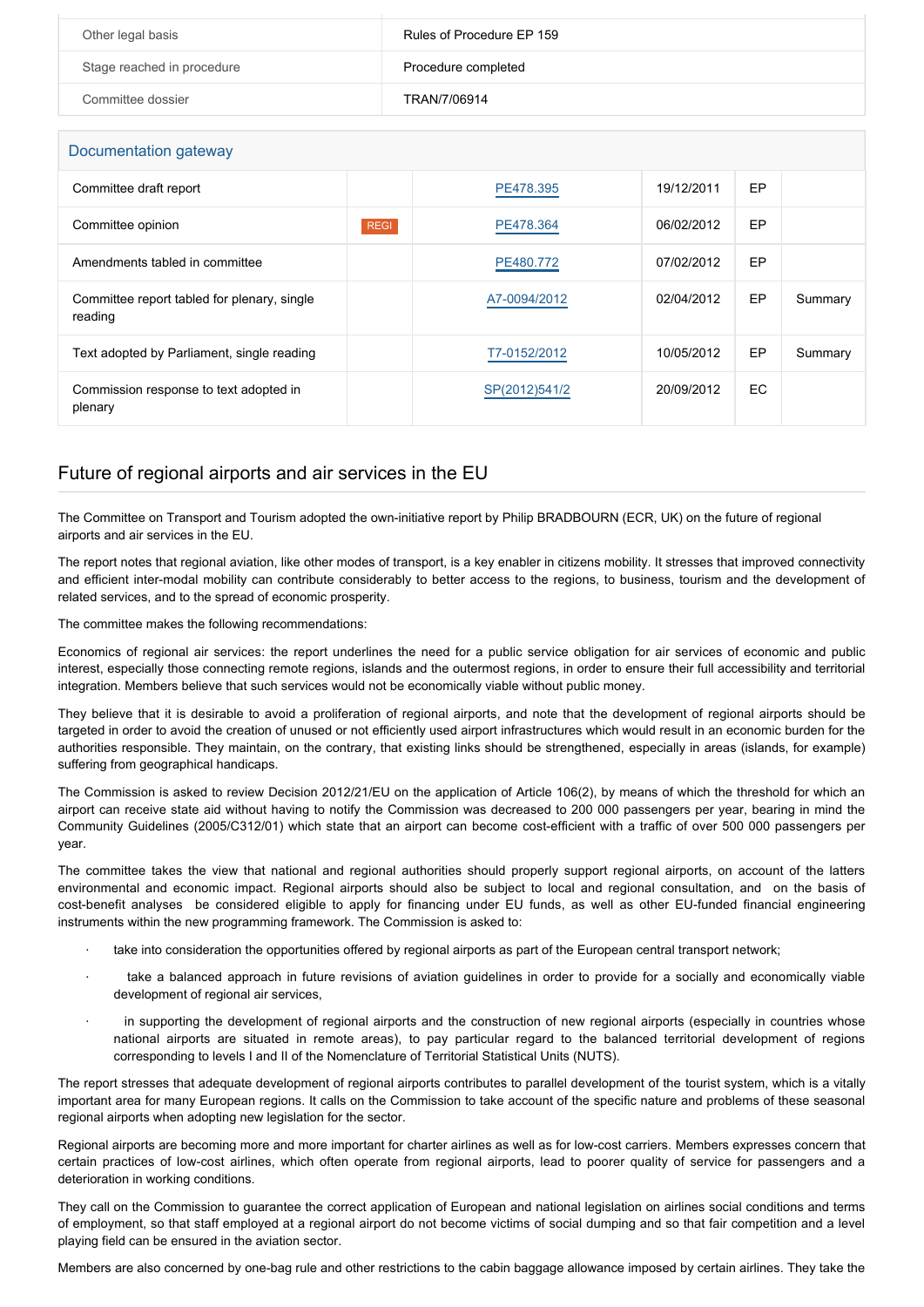view that these practices represent a breach of competition law, and believe that these restrictions may constitute an abuse of a carriers position. They call, therefore, on Member States to set common upper limits to be imposed on airlines with regard to such restrictions and consider that any checks relating to luggage weight restrictions and size should be made before arrival at the departure gate.

The report also considers that goods transport is a positive factor for regional airports which can further development and jobs, not least through the establishment of related ground services and of businesses linked to regional airports. It calls on the Commission to draw up a strategy that will promote goods transport and facilitate cooperation between neighbouring regional airports. Members urge Member State authorities to propose plans to develop existing regional airports and make them more efficient.

Environment and innovation: Members are of the opinion that there is plenty of spare capacity to be utilised at many regional airports and that, by using that spare capacity, congestion and stacking at major airports can be reduced and the environmental impact limited. They also highlight the role of regional airports in acting as a mainspring for the development of innovation clusters by diminishing location costs for start-ups, especially in geographically remote regions.

The report calls on Member States and regional and local authorities to take account of, in addition to economic and financial considerations, environmental, territorial, geological and meteorological factors, and of other rational criteria when deciding where to locate airports and whenever regional airport facilities need to be renovated or expanded. It underlines, at the same time, the importance of using and modernising existing structures before building new ones.

The Commission and Member States are urged to speed up the development of the Joint Undertaking to develop the new generation European air traffic management system (SESAR), the Clean Sky initiative and the enforcement of Single European Sky legislation as a matter of urgency.

Congestion and multimodality: noting that recent studies state that European regions are losing direct links to some of the most congested airports, the report suggests that the scope of any future studies be extended to regional airports. In the interim, it encourages the Member States and the Commission to promote connections between regional airports and main airports in the Member States, helping to boost the economy in the areas around regional airports whiles also offering one solution to the problem of air-traffic congestion in Europe.

Members urge all parties and institutions involved in the revision of Regulation (EEC) No 95/93 (as amended by Regulation (EC) No 793/2004) to focus on delivering new capacity at airports rather than pricing regional air services out of the market. They consider it essential for regional airports to have access to hubs, and take the view that this must be considered during the revision of Regulation (EEC) No 95/93.

Regional airports situated away from urban centres are often not adequately connected to the transport network on the ground. Members call for Member States to develop their intermodal policies and to invest in these strategically important intermodal connections, for example connections with the rail network. They believe that the network development plans of the rail and road sector should take the location of airports into account, with the aim of including airports in the ground transport networks being built. They note the need to develop regional airport networks based on integrated connections with the major airports in order to improve the mobility of people and to streamline goods transport.

The trans-European transport network (TEN-T): Members believe that, as part of the TEN-T, regional airports could play a leading role in the creation of a wider European Common Aviation Area covering 1 billion people in the EU and neighbouring countries, in line with the [Commission communication](http://www.eur-lex.europa.eu/LexUriServ/LexUriServ.do?uri=COM:2011:0415:FIN:EN:PDF). Stressing that the role played by regional airports is vital for territorial cohesion and social and economic development in the regions, they call for regional airports to be taken into account in the future trans-European transport network policy. The report also emphasises that regional airports in trans-border regions, which are located in close proximity to each other, should demonstrate cooperation and coordination in the use of existing capacities as a precondition for EU co-financing by TEN-T, cohesion and regional funds.

The committee goes on to make a series of recommendations aiming to improve security, transparency and accessibility with regard to regional airports. With regard to the latter, Members call on the companies responsible for the management of regional airports to make the necessary structural alterations to accommodate disabled people, so as to enable them to access the various airport areas without assistance and to use all services without difficulty.

## Future of regional airports and air services in the EU

The European Parliament adopted a resolution on the future of regional airports and air services in the EU.

The resolution notes that regional aviation, like other modes of transport, is a key enabler in citizens mobility. Europes airports provide a large network of 150 000 city pairs. It also underlines the need for a public service obligation for air services of economic and public interest, especially those connecting remote regions, islands and the outermost regions, in order to ensure their full accessibility and territorial integration.

A considerable number of regional airports are confronted by an airline with a virtual monopoly which can exploit this position to exert pressure by making more and more demands on the airport concerned and on local and/or regional authorities, inter alia with regard to airport charges and aviation safety levies. The resolution notes that the financial and sovereign debt crisis has substantially changed the conditions for airport financing in the EU, especially at non-hub airports.

#### Parliament makes the following recommendations:

Economics of regional air services: the resolution underlines the need for a public service obligation for air services of economic and public interest, especially those connecting remote regions, islands and the outermost regions, in order to ensure their full accessibility and territorial integration. Members believe that such services would not be economically viable without public money.

Strengthening existing links: Members believe that it is desirable to avoid a proliferation of regional airports, and note that the development of regional airports should be targeted in order to avoid the creation of unused or not efficiently used airport infrastructures which would result in an economic burden for the authorities responsible. They maintain, on the contrary, that existing links should be strengthened, especially in areas (islands, for example) suffering from geographical handicaps.

Support on the basis of a cost benefit analysis: Parliament takes the view that national and regional authorities should properly support regional airports, on account of the latters environmental and economic impact. Regional airports should also be subject to local and regional